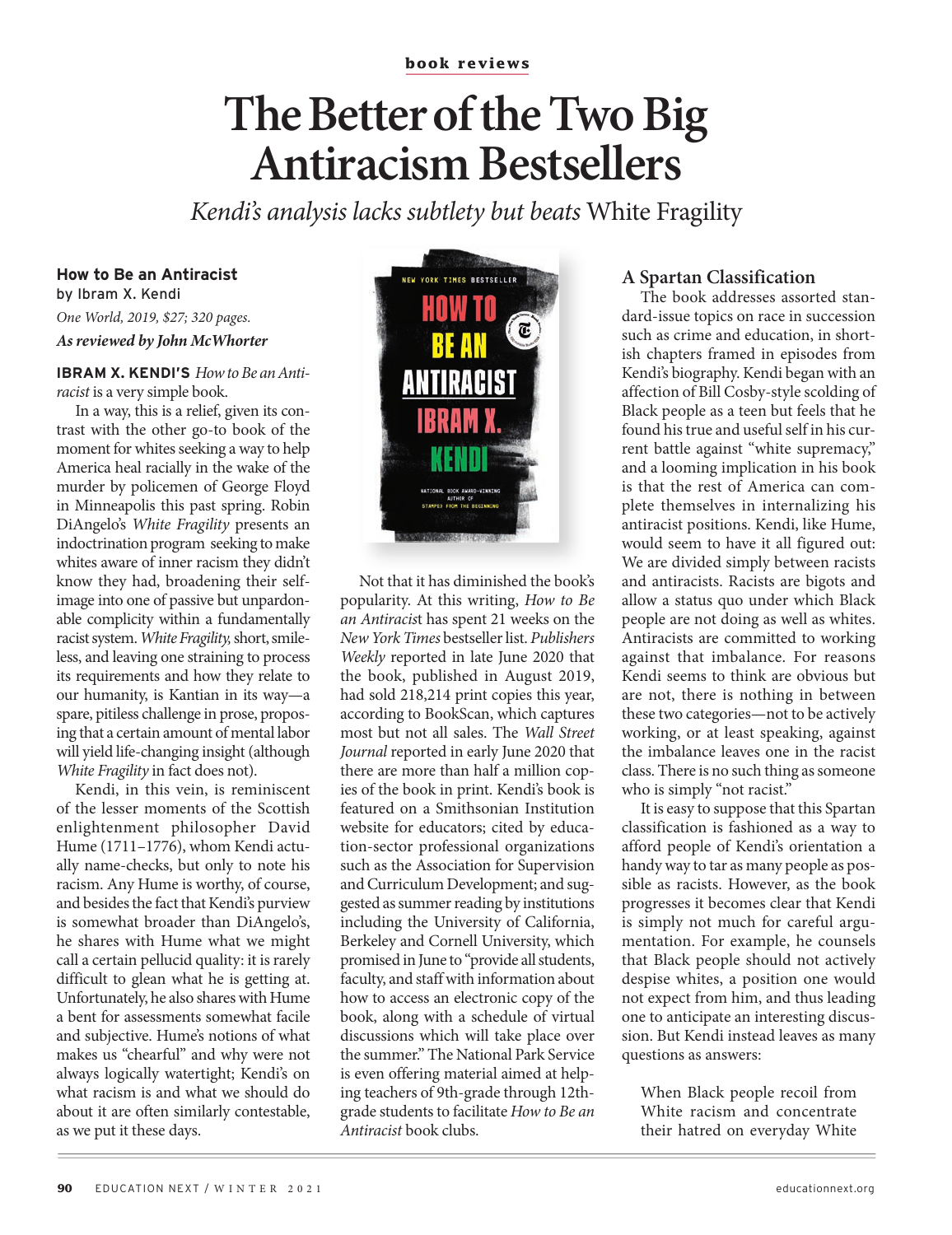#### **book reviews**

people, as I did freshman year in college, they are not fighting racist power or racist policymakers. In losing focus on racist power, they fail to challenge anti-Black racist policies, which means those policies are likely to flourish. Going after White people instead of racist power prolongs the policies harming Black life.

But can't hating whites lead a person to fight racial inequities? Upon what basis is Kendi assuming it doesn't or even usually doesn't? We aren't told why. Rather, this

paragraph has the resounding conclusion that "In the end, hating White people becomes hating Black people."

Cue the applause, but only on the pain of sacrificing ratiocination for sonic punch. Kendi is concerned as much with personal testimony—as in his observation above about his freshman year as explanation. The book is a Bildungsroman of sorts, in which Kendi goes from making a speech about Black responsibility as a teenager to his current position as one of the deans of the Black left. This is cherished as authenticity by fans, but many of them tend to dismiss autobiographical recollections from Black writers right of middle-left as distracting "anecdote." Those beyond the already converted will feel this way often while reading *How to Be an Antiracist*—the testimony makes for an easy read, but at the cost of substance.

#### **Culture Matters Too**

This is especially dire in a foundational assumption that Kendi lays out explicitly: that all racial disparities are due to racism. That so very many have pushed back against this way of viewing a complex society with a four-century history figures for Kendi as mere "racists" having their say. There is a general air in his text suggesting that the basic

wisdom of "unequal outcomes signal unequal opportunity" is beyond question by any moral person, such that we might think it a courtesy that he makes his case without raising his voice.

But in the end, as much as thinkers like him bristle to hear it, culture matters as well as society in how groups fare over time, and the history of Black Americans does not somehow exempt us from this basic aspect of humanity. That is, cultural factors can live beyond what conditioned them, as in Albanian blood feuds. Ordinary people tend to understand this spontaneously, and



**In Kendi's view, we are divided simply between racists and antiracists. There is nothing in between these two categories. There is no such thing as someone who is simply "not racist."**

on Black America it has been clear to legions of people—many of them Black, although to Kendi this makes them "racists"—since a generation past the Great Society efforts of the 1960s. Kendi instead operates upon the idea that, as Ta-Nehisi Coates has memorably put it, "There's nothing wrong with black people that the complete and total elimination of white supremacy would not fix." Cue the applause again, but reality suggests otherwise.

In 1987, a rich donor in Philadelphia "adopted" 112 Black 6th graders, few of whom had grown up with fathers in

> their home. He guaranteed them a fully funded education through college as long as they did not do drugs, have children before getting married, or commit crimes. He also gave them tutors, workshops, and after-school programs, kept them busy in summer programs, and provided them with counselors for when they had any kind of problem. Yes, this really happened.

> The result? Forty-five never made it through high school. Of the 67 boys, 19 became felons. Twelve years later, the 45 girls had had 63 children, and more than half had become mothers before the age of 18. Part of what makes *How to Be an Antiracist* a simple book is its neglect of cases like this, or the assumption that they easily trace to "racism." What held those poor kids back was that they had been raised amidst a different sense of what is normal than white kids in the 'burbs. That is, yes, another way of saying "culture," and it means that through no fault of their own, it was not resources, but those unconsciously internalized norms, that kept them from being able to take advantage of what they were being offered.

> Kendi's taxonomy would classify what I just wrote as